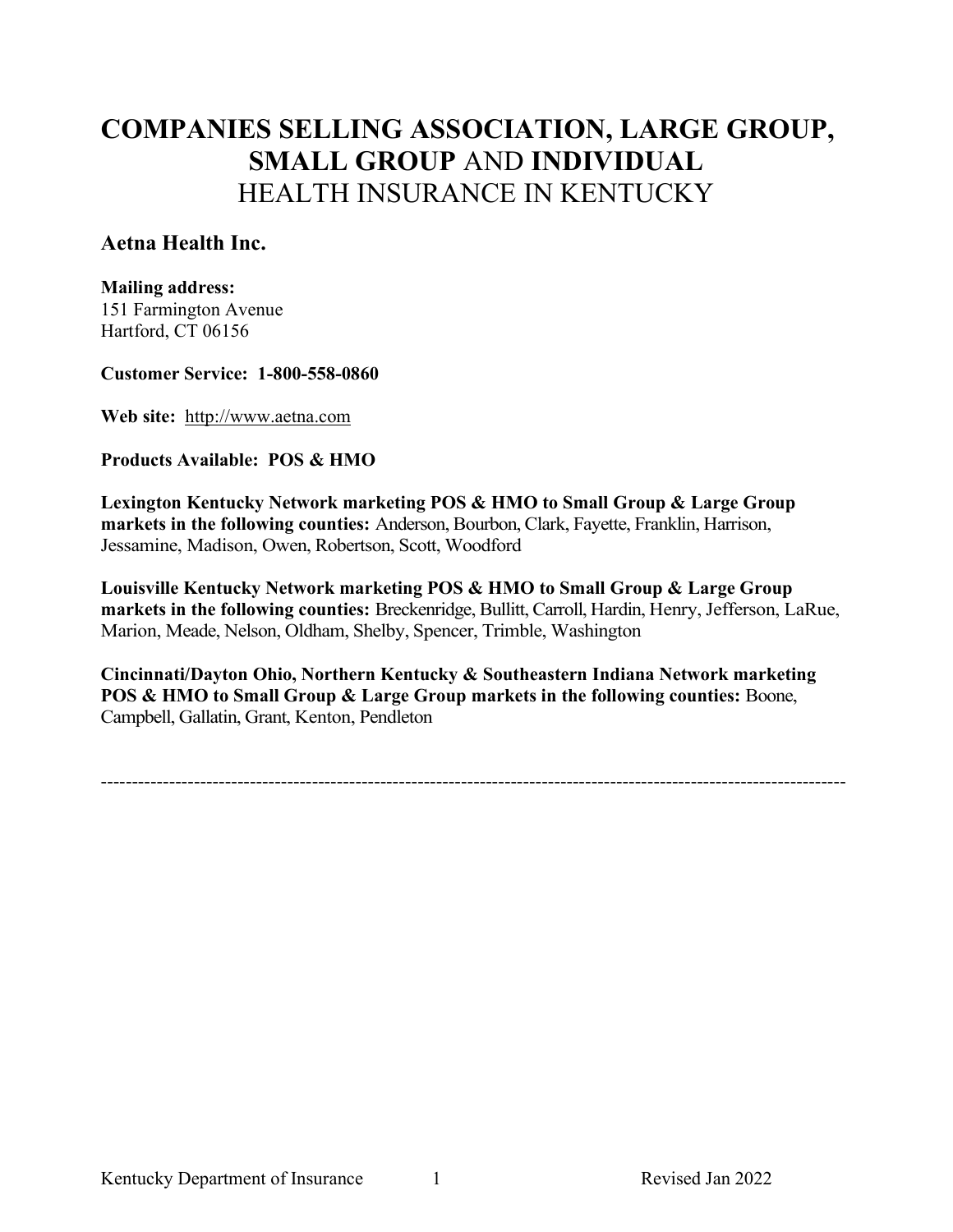## Aetna Life Insurance Company

### Mailing address:

151 Farmington Avenue Hartford, CT 06156

### Customer Service: 1-800-558-0860

Web site: http://www.aetna.com

### Products Available: PPO

### Currently Marketing PPO to the small group and large group Market in the following counties:

Anderson, Boone, Bourbon, Boyd, Bracken, Breckenridge, Bullitt, Campbell, Carroll, Carter, Clark, Estill, Fayette, Franklin, Gallatin, Grant, Greenup, Hardin, Harrison, Henry, Jefferson, Jessamine, Kenton, Larue, Lawrence, Lewis, Madison, Marion, Mason, Meade, Montgomery, Nelson, Oldham, Owen, Pendleton, Robertson, Scott, Shelby, Taylor, Trimble, Washington, Woodford ------------------------------------------------------------------------------------------------------------------------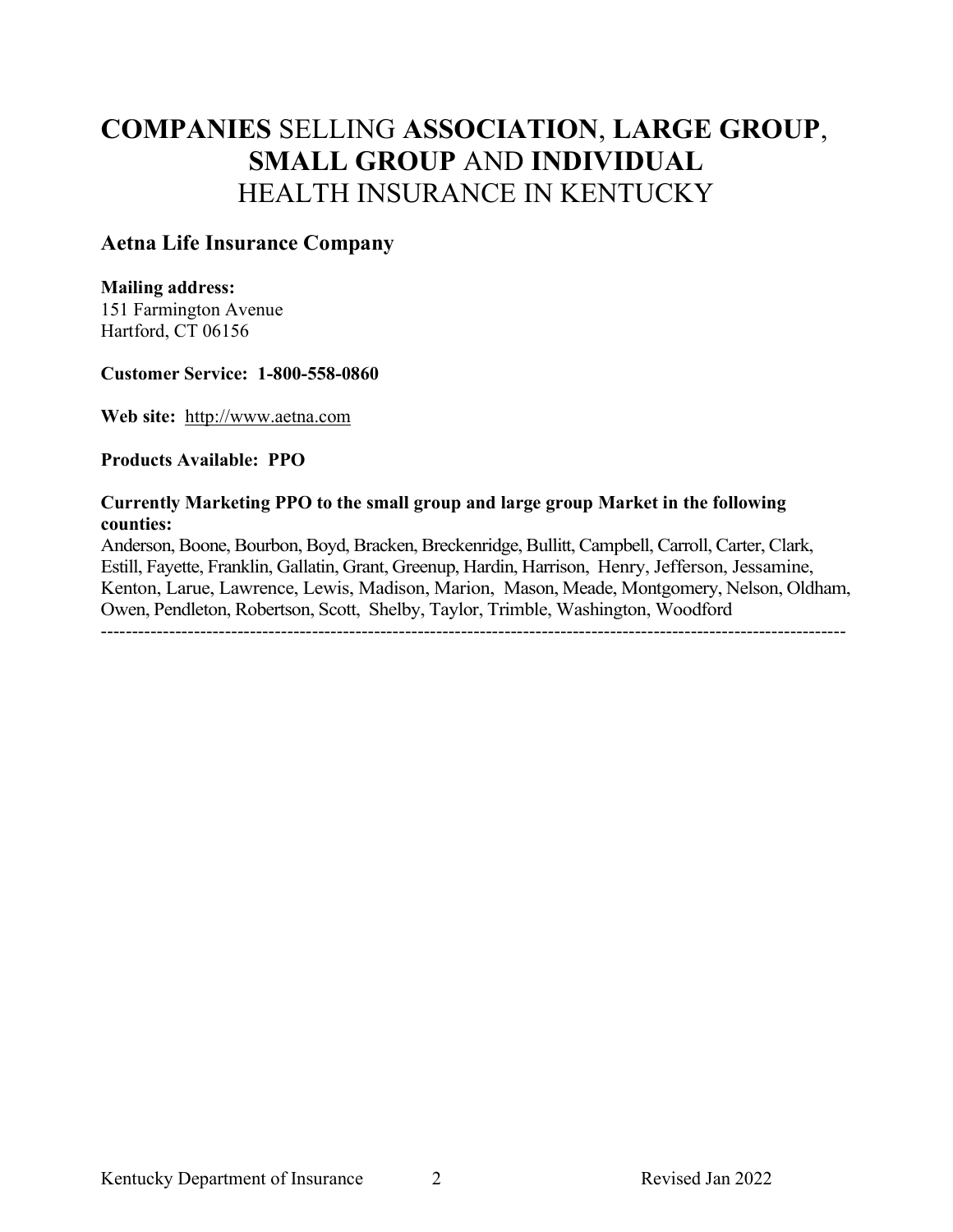# Anthem Health Plans of Kentucky, Inc. d/b/a Anthem Blue Cross and Blue Shield

## Mailing address:

13550 Triton Park Blvd. Louisville, Kentucky 40223

## Customer Service:

| Employer plans            | 1-877-227-6327 |
|---------------------------|----------------|
| Individual & Family Plans | 1-855-875-5575 |

Web site: www.anthem.com

## Products Available: HMO, PPO and EPO

Blue Access PPO currently marketed to small group, large group & group associations in all 120 counties.

Pathway HMO currently marketed to small group: all 120 counties, & individual market: Adair, Allen, Anderson, Ballard, Barren, Bath, Bell, Boyle, Boone, Boyd, Bracken, Breathitt, Breckinridge, Bullitt, Butler, Caldwell, Calloway, Campbell, Carlisle, Carroll, Carter, Casey, Christian, Clay, Clinton, Crittenden, Cumberland, Daviess, Edmonson, Elliot, Estill, Fleming, Floyd, Franklin, Fulton, Gallatin, Garrard, Grant, Graves, Grayson, Green, Greenup, Hancock, Hardin, Harlan, Harrison, Hart, Henderson, Henry, Hickman, Hopkins, Jackson, Jefferson, Johnson, Kenton, Knott, Knox, Lincoln, Larue, Laurel, Lawrence, Lee, Leslie, Letcher, Lewis, Livingston, Logan, Lyon, Madison, Magoffin, Marion, Marshall, Martin, Mason, McCracken, McCreary, McLean, Meade, Menifee, Mercer, Metcalfe, Monroe, Montgomery, Morgan, Muhlenberg, Nelson, Nicholas, Ohio, Oldham, Owen, Owsley, Pendleton, Perry, Pike, Powell, Pulaski, Robertson, Rockcastle, Rowan, Russell, Shelby, Simpson, Spencer, Taylor, Todd, Trigg, Trimble, Union, Warren, Washington, Wayne, Webster, Whitley, Wolfe

### Pathway EPO & PPO currently marketed to small group and large group in all counties except Hickman, Greenup, and Boyd.

Pathway Transition HMO currently marketed to individual in Allen, Barren, Bell, Boone, Bourbon, Bullitt, Butler, Campbell, Carrol, Clark, Clinton, Cumberland, Edmonson, Fayette, Floyd, Gallatin, Grant, Hart, Hardin, Harlan, Henry, Jefferson, Jessamine, Johnson, Kenton, Knott, Knox, Leslie, Letcher, Larue, Logan, Magoffin, Martin, Metcalfe, Monroe, Morgan, Nelson, Oldham, Pendleton, Perry, Pike, Scott, Shelby, Simpson, Spenser, Trimble, Warren, Woodford ------------------------------------------------------------------------------------------------------------------------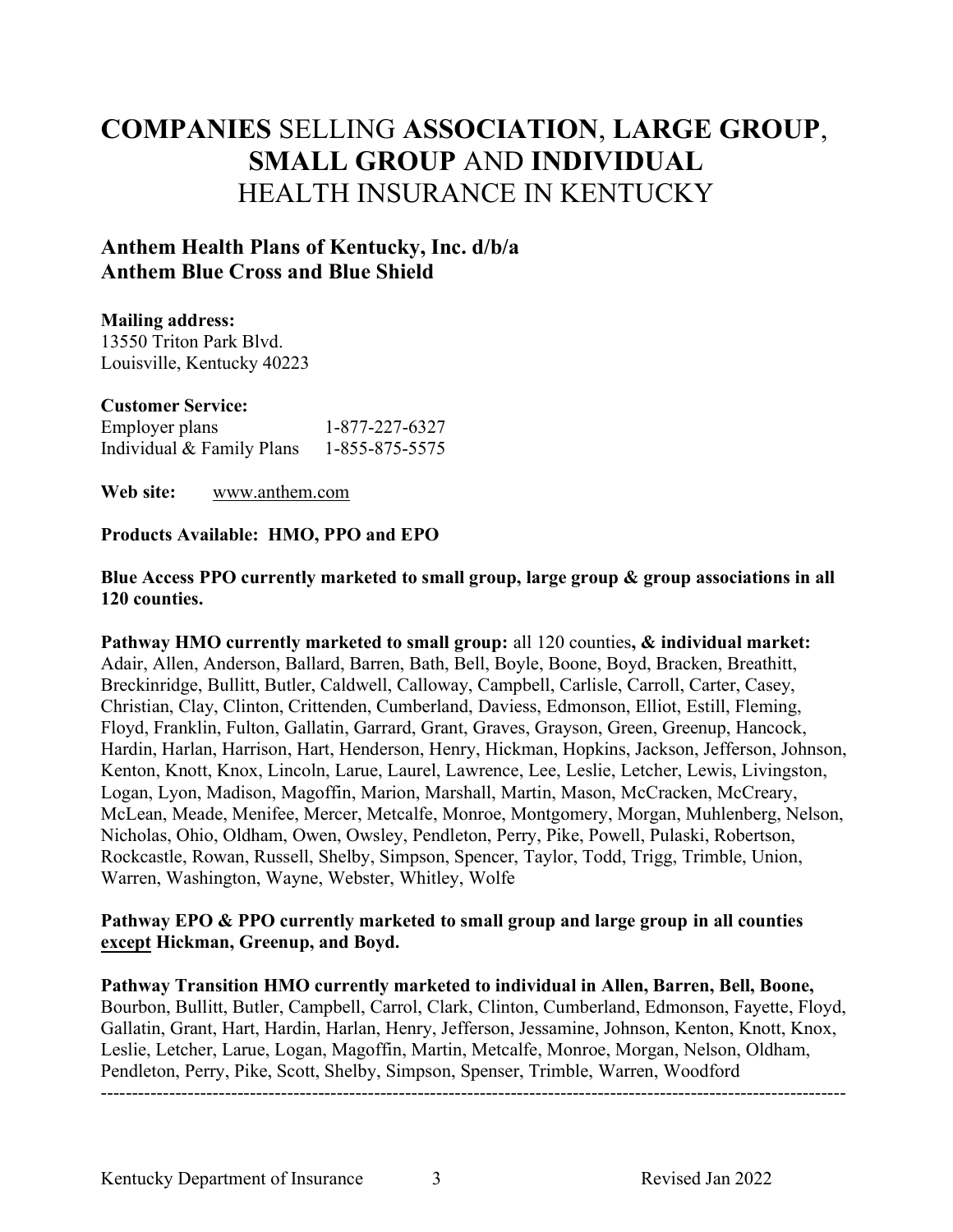## CareSource Kentucky Co.

#### Mailing address:

10200 Forest Green Blvd., Suite 400 Louisville, KY 40223

#### Customer Service: 1-888-815-6446

Web site: www.caresource.com

#### Products Available: HMO

Marketing HMO to the Individual Market in the following counties: Adair, Anderson, Ballard, Barren, Bath, Bell, Boone, Bourbon, Boyd, Boyle, Bracken, Breathitt, Breckinridge, Bullitt, Campbell, Carlisle, Carroll, Carter, Casey, Christian, Clark, Clay, Cumberland, Elliott, Estill, Fayette, Fleming, Floyd, Franklin, Gallatin, Garrard, Grant, Graves, Green, Greenup, Hardin, Harlan, Harrison, Hart, Henry, Hickman, Hopkins, Jackson, Jefferson, Jessamine, Johnson, Kenton, Knott, Knox, Larue, Laurel, Lawrence, Lee, Leslie, Letcher, Lewis, Lincoln, Livingston, Logan, Madison, Magoffin, Marion, Martin, Mason, McCracken, McCreary, McLean, Meade, Menifee, Mercer, Metcalfe, Montgomery, Morgan, Muhlenberg, Nelson, Nicholas, Ohio, Oldham, Owen, Owsley, Pendleton, Perry, Pike, Powell, Pulaski, Robertson, Rockcastle, Rowan, Russell, Scott, Shelby, Spencer, Taylor, Trimble, Washington, Wayne, Webster, Whitley, Wolfe, and Woodford. ------------------------------------------------------------------------------------------------------------------------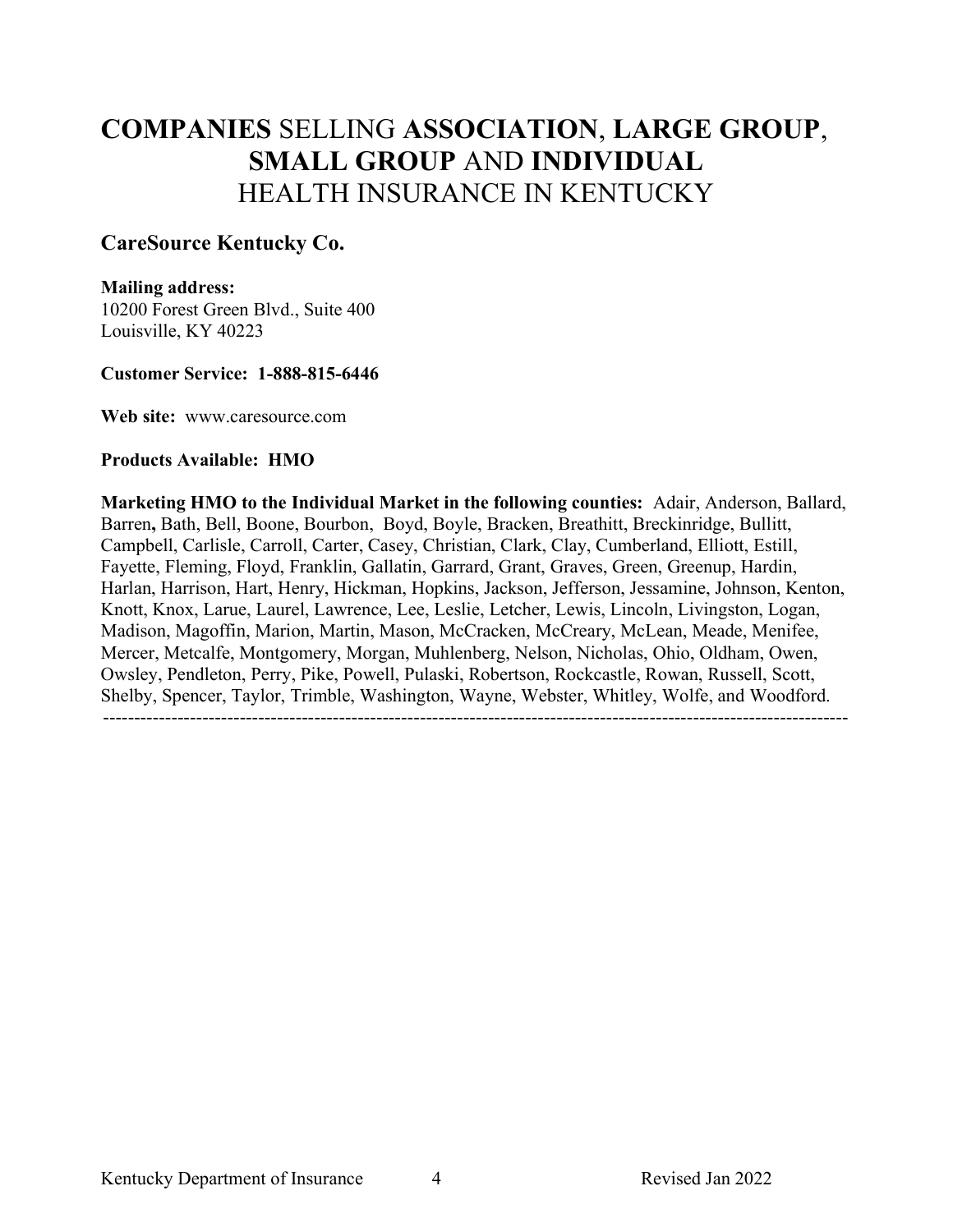## Cigna Health and Life Insurance Company, Inc.

### Mailing address:

900 Cottage Grove Road Bloomfield, CT 06002

### Customer Service: 1-800-244-6224

Web site: www.cigna.com

## Products Available: PPO, POS & FFS

Currently Marketing PPO, POS & FFS to the Large group market in all 120 counties.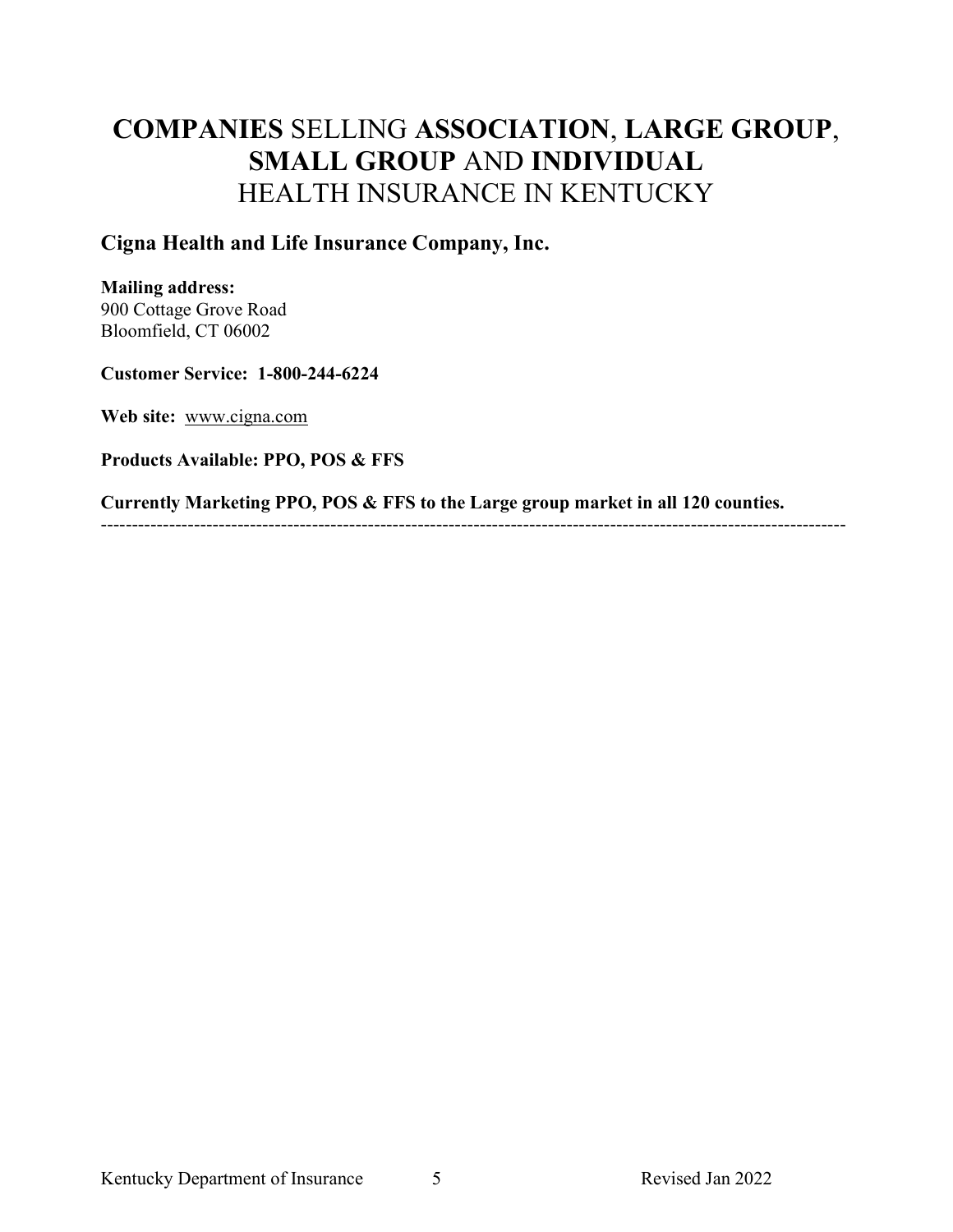## Humana Health Plan, Inc.

Mailing address:

500 West Main Street Louisville, KY 40202

Customer Service: 1-800-4humana (1-800-448-6262)

Web site: www.humana.com

Products Available: POS and PPO

Currently Marketing ChoiceCare PPO marketed to Large Group and Small Group in all 120 Counties.

Currently Marketing Humana National POS Open Access Plus to Large Group and Small Group in all 120 Counties.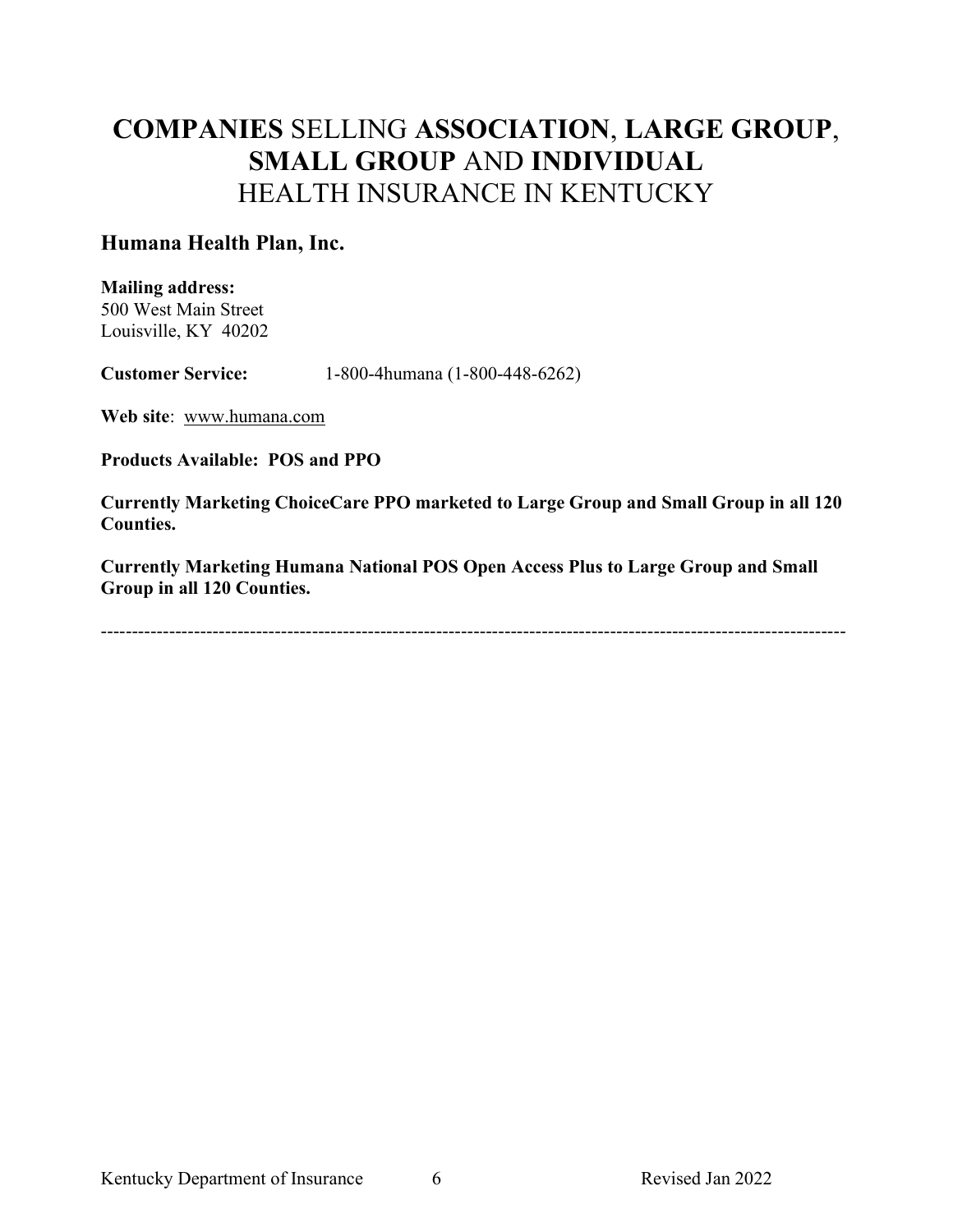# Molina Healthcare of Kentucky, Inc.

Mailing address: 5100 Commerce Crossings Drive Louisville, KY 40229

Telephone Number: 844-794-3595

Web site: www.molinamarketplace.com

Products Available: HMO

Currently Marketing HMO in the individual market in the following counties: Bullitt, Jefferson, Oldham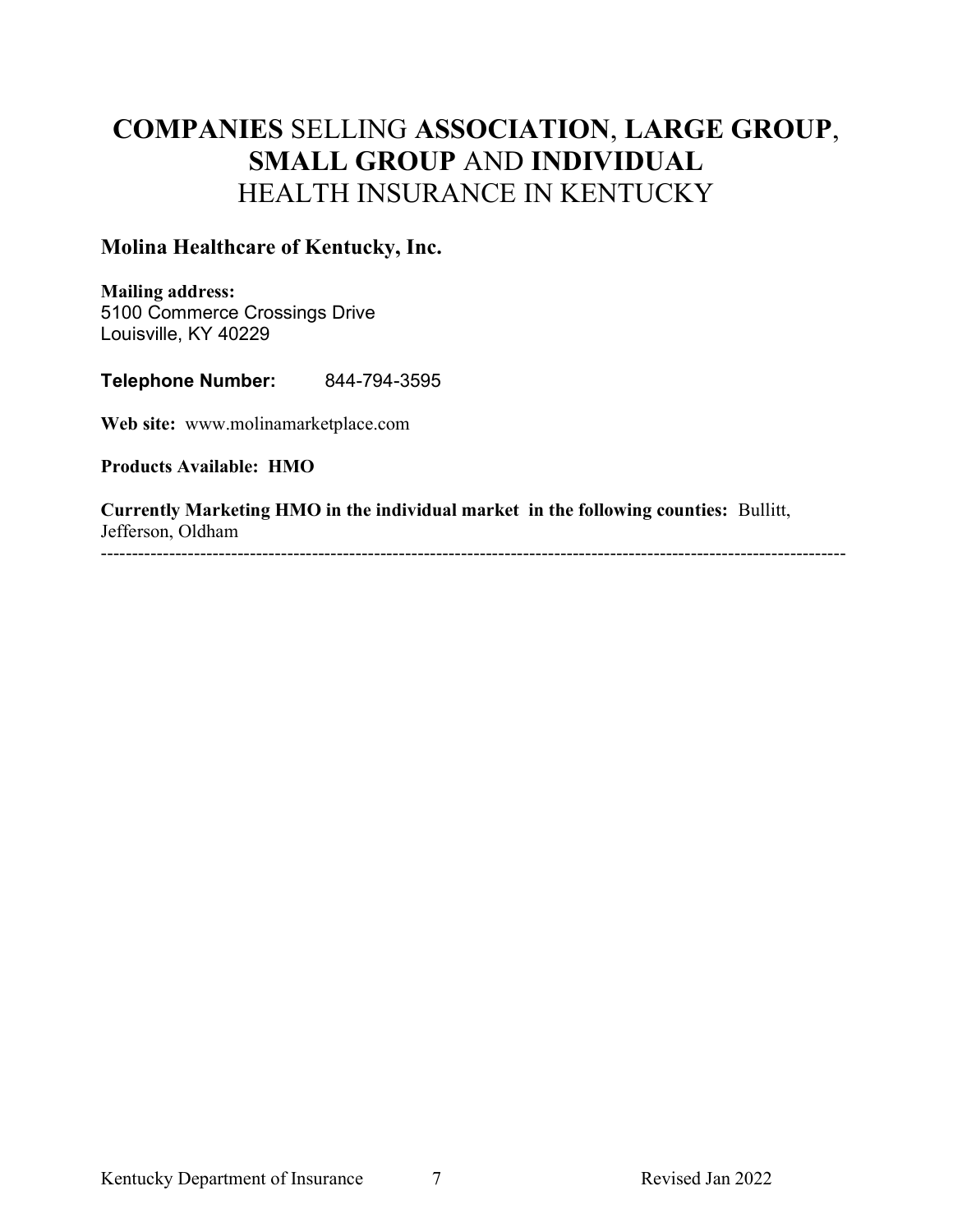# Nippon Life Insurance Company of America

### Mailing address:

655 Third Avenue, 16th Floor New York, NY 10017

| <b>Customer Service:</b>                                                                             | 800-374-1835   |  |  |  |
|------------------------------------------------------------------------------------------------------|----------------|--|--|--|
| <b>General Information:</b>                                                                          | 770-551-1850   |  |  |  |
| Sales:                                                                                               | 770-551-1850   |  |  |  |
| <b>Telephone Number:</b>                                                                             | 1-877-252-7174 |  |  |  |
| Web site: www.nipponlifebenefits.com                                                                 |                |  |  |  |
| <b>Products Available: PPO</b>                                                                       |                |  |  |  |
| $C$ we obtain $M$ and $\alpha$ is a point of $\alpha$ is a property of $C$ is a property of $\alpha$ |                |  |  |  |

Currently Marketing PPO to Large Groups in the following counties: All 120 counties ------------------------------------------------------------------------------------------------------------------------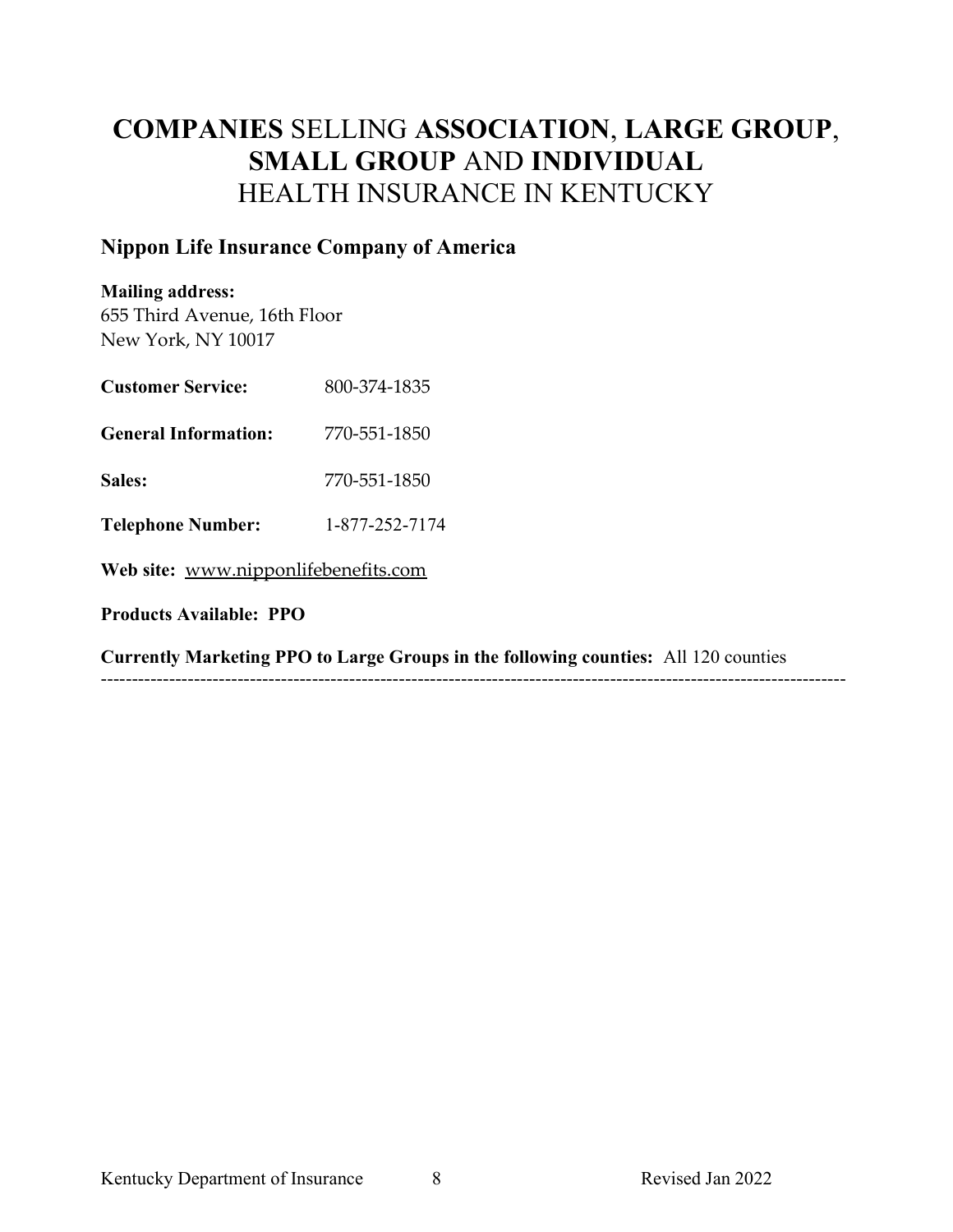## UnitedHealthcare Insurance Company

Mailing address: 185 Asylum Street Hartford, CT 06103

| <b>Customer Service:</b>    | 800-357-0978                                                    |
|-----------------------------|-----------------------------------------------------------------|
| <b>General Information:</b> | 800-357-0978                                                    |
| Sales:                      | 800-495-5285 (Lexington area)<br>800-307-4959 (Louisville area) |

Web site: www.uhc.com

### Products Available: POS, FFS and PPO

Currently Marketing POS, FFS and PPO to Large Groups and Small Groups in the following counties: Adair, Allen, Anderson, Ballard, Barren, Bath, Bell, Boone, Bourbon, Boyd, Boyle, Bracken, Breathitt, Breckinridge, Bullitt, Butler, Caldwell, Calloway, Campbell, Carlisle, Carroll, Carter, Casey, Christian, Clark, Clay, Clinton, Crittenden, Cumberland, Daviess, Edmonson, Elliott, Estill, Fayette, Fleming, Floyd, Franklin, Fulton, Gallatin, Garrard, Grant, Graves, Grayson, Green, Greenup, Hancock, Hardin, Harlan, Harrison, Hart, Henderson, Henry, Hickman, Hopkins, Jackson, Jefferson, Jessamine, Johnson, Kenton, Knott, Knox, Larue, Laurel, Lawrence, Lee, Leslie, Letcher, Lewis, Lincoln, Livingston, Logan, Lyon, Madison, Magoffin, Marion, Marshall, Martin, Mason, McCracken, McCreary, McLean, Meade, Menifee, Mercer, Metcalfe, Monroe, Montgomery, Morgan, Muhlenberg, Nelson, Nicholas, Ohio, Oldham, Owen, Owsley, Pendleton, Perry, Pike, Powell, Pulaski, Robertson, Rockcastle, Rowan, Russell, Scott, Shelby, Simpson, Spencer, Taylor, Todd, Trigg, Trimble, Union, Warren, Washington, Wayne, Webster, Whitley, Wolfe, and Woodford.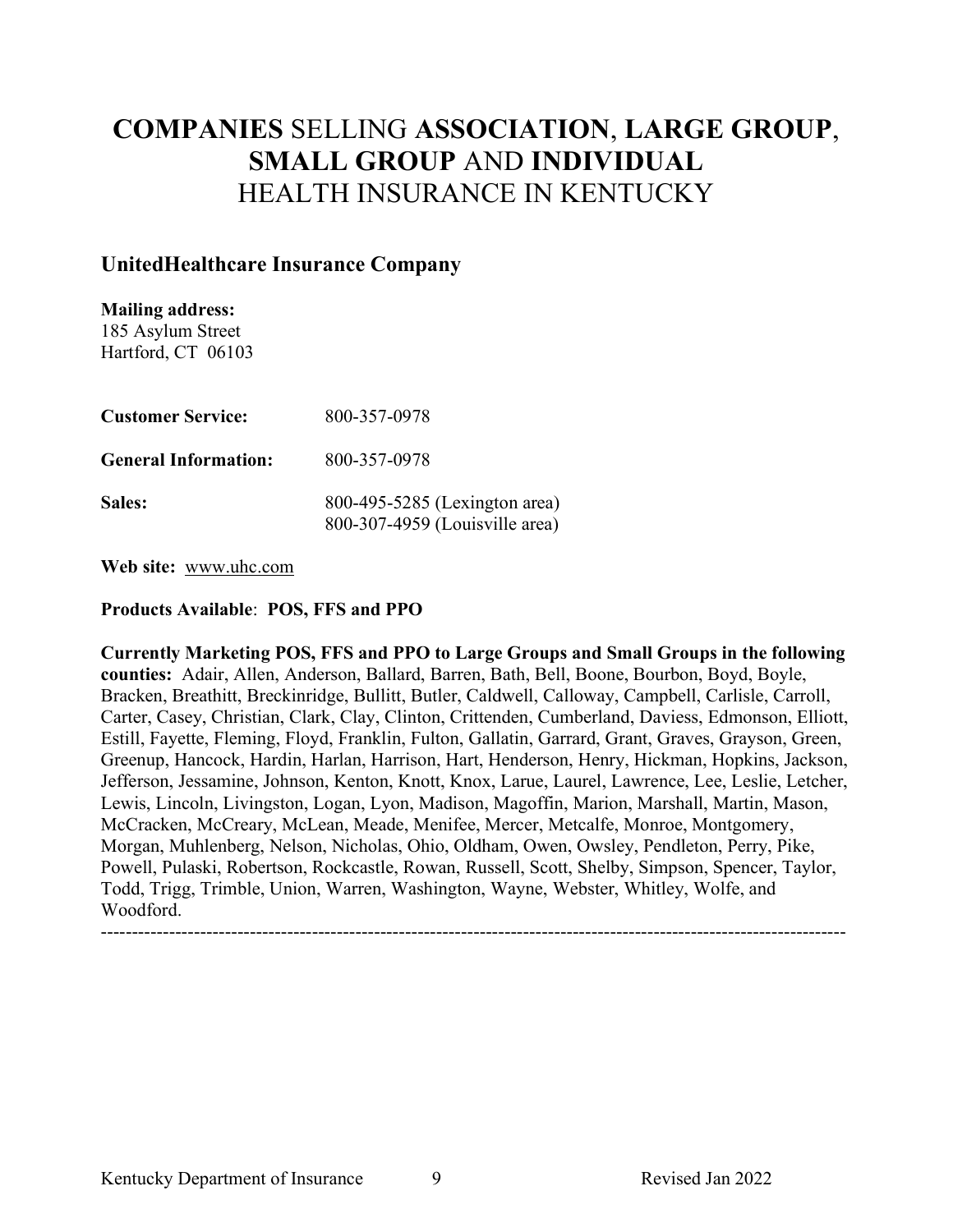## United Healthcare of Kentucky, Ltd.

### Mailing address:

2424 Harrodsburg Rd., Suite 201 Lexington, KY 40503-3329

| <b>Customer Service:</b>    | 800-495-5283                                                    |
|-----------------------------|-----------------------------------------------------------------|
| <b>General Information:</b> | 800-495-5283                                                    |
| Sales:                      | 800-495-5285 (Lexington area)<br>800-307-4959 (Louisville area) |

Web site: www.uhc.com

Products Available: HMO and POS

Currently Marketing HMO and POS to Small Groups, Large Groups and Group Associations in the following counties: All 120 Counties ------------------------------------------------------------------------------------------------------------------------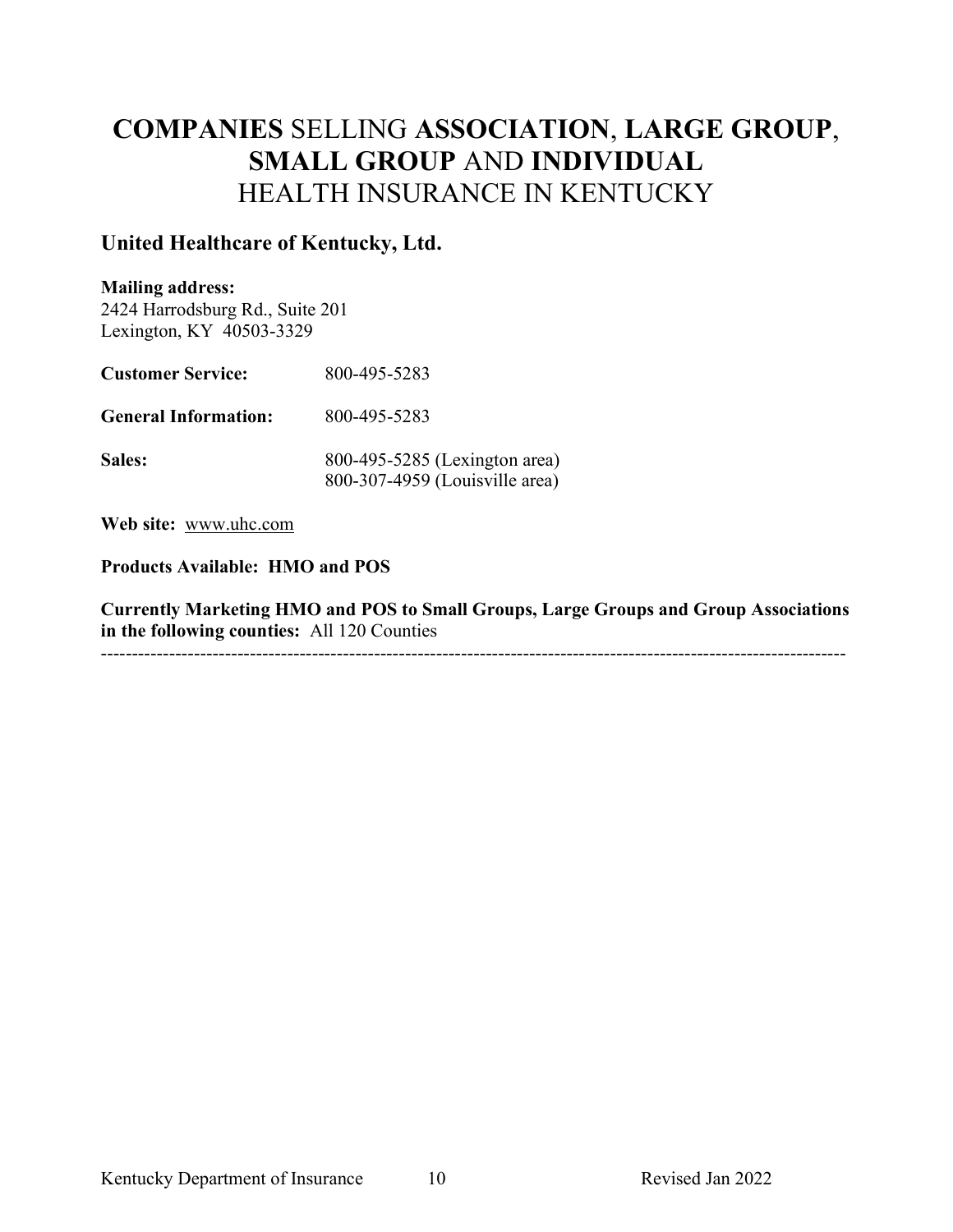# United Healthcare of Ohio

#### Mailing address:

9050 Centre Pointe Drive, #400 West Chester, OH 45069

| <b>Customer Service:</b>    | 800-231-2918 |
|-----------------------------|--------------|
| <b>General Information:</b> | 800-231-2918 |
| <b>Sales:</b>               | 513-603-6200 |

Web site: www.uhc.com

### Products Available: HMO and POS

Currently Marketing HMO and POS to Small Groups, Large Groups, and Group Associations in the following counties: Boone, Boyd, Campbell, Grant, Greenup, and Kenton. ------------------------------------------------------------------------------------------------------------------------